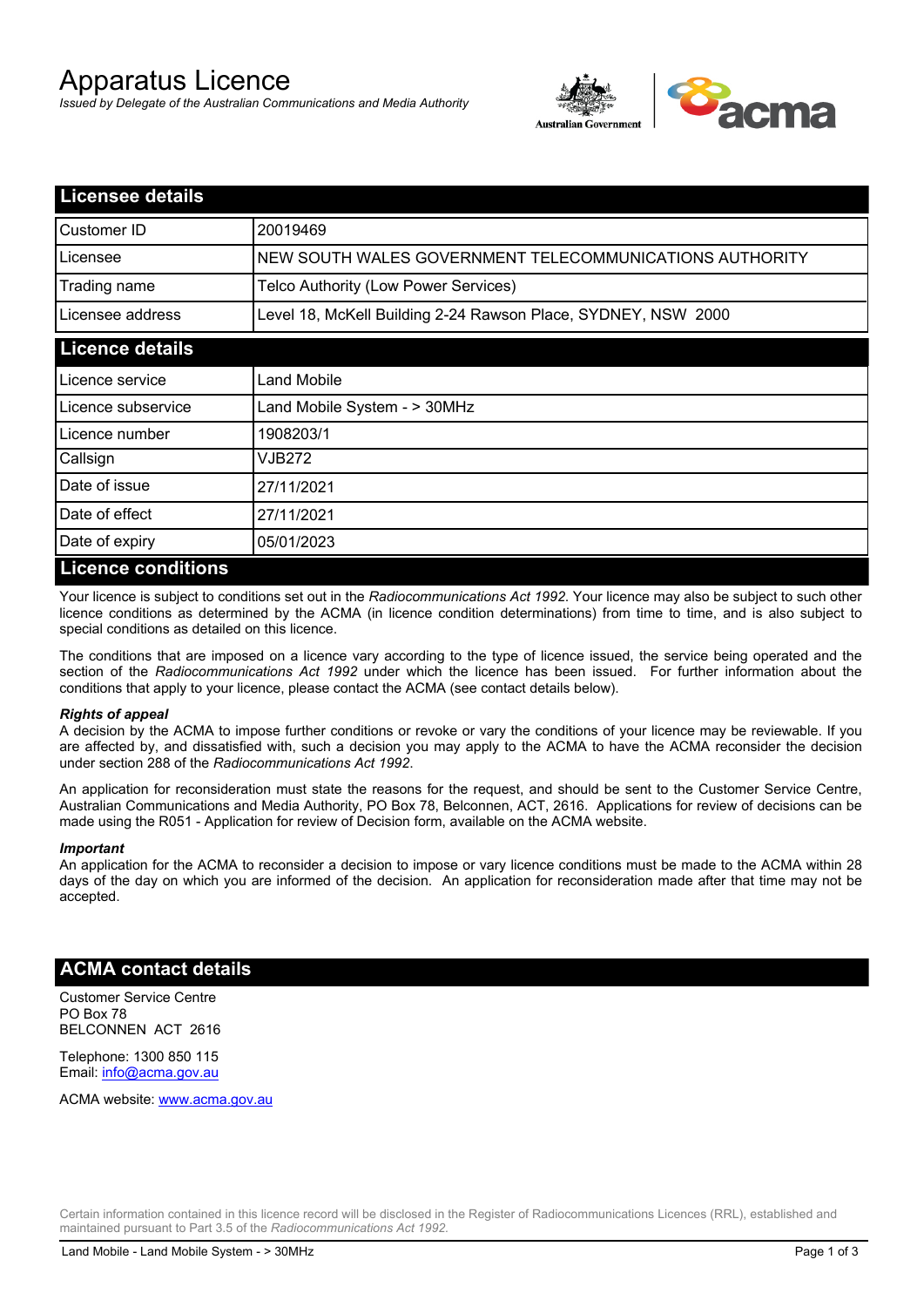# **Advisory Notes applying to licence no.: 1908203/1**

Conditions applicable to the operation of Land Mobile System station(s) authorised under this licence can be found in the Radiocommunications Licence Conditions (Apparatus Licence) Determination and the Radiocommunications Licence Conditions (Land Mobile Licence) Determination. Copies of these determinations are available from the ACMA and from the ACMA home page (www.acma.gov.au).